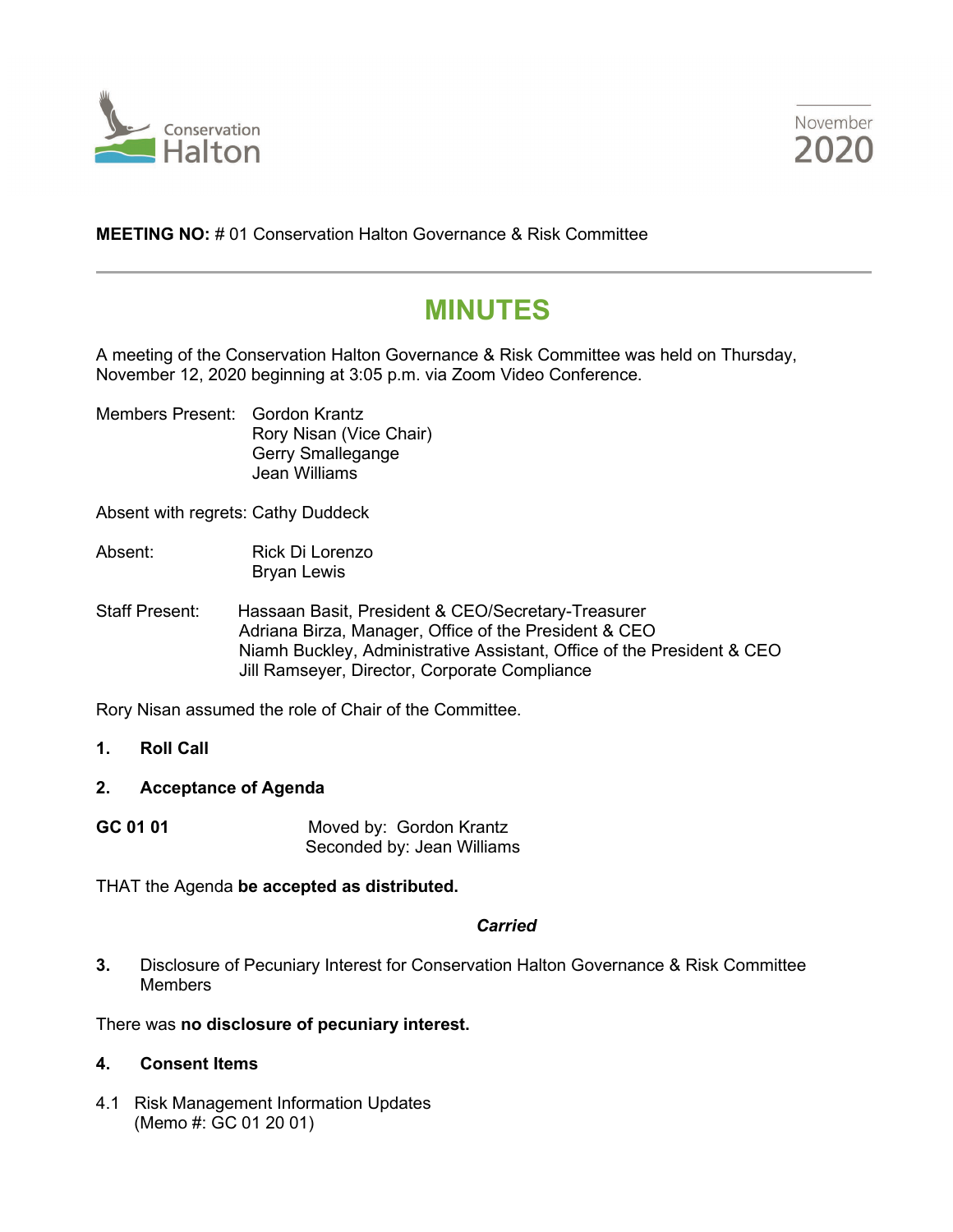



## The Consent Item **was adopted.**

### **5. Action Items**

5.1 Board of Directors 2021 DRAFT Meeting Schedule (Report #: GC 01 20 02)

**GC 01 02** Moved by: Jean Williams Seconded by: Gordon Krantz

THAT the Conservation Halton Governance & Risk Committee recommend to the Board of Directors **the approval of the Board of Directors 2021 Draft Meeting Schedule and the 2021 Board Work Plan**

Jean Williams suggested moving the Governance & Risk Committee from November 11, 2021. This date will be changed prior to going to the CH Board for final approval

#### *Carried*

4.2 Amendment to CH Board Committees Terms of Reference to reflect changes in title from CAO to CEO (Report #: GC 01 20 03)

**GC 01 03** Moved by: Gerry Smallegange Seconded by: Gordon Krantz

THAT the Conservation Halton Governance & Risk Committee **recommends to the Conservation Halton Board of Directors approval of the amendment to the Terms of Reference for the Governance & Risk Committee and CAO Compensation Committee to reflect the title change of the CAO/ Secretary-Treasurer to President & CEO/Secretary-Treasurer.**

*Carried*

4.3 Board Self-Assessment Survey 2020 (Report #: GC 01 20 04)

**GC 01 04** Moved by: Jean Williams Seconded by: Gordon Krantz

THAT the Conservation Halton Governance & Risk Committee **recommends to the Conservation Halton Board of Directors that the President & CEO administer the 2020 Board Self-Assessment Survey and Chair evaluation survey in December and present results in the spring of 2021 at a Board meeting.**

*Carried*

### **5. Other Business**

There was **no other business.**